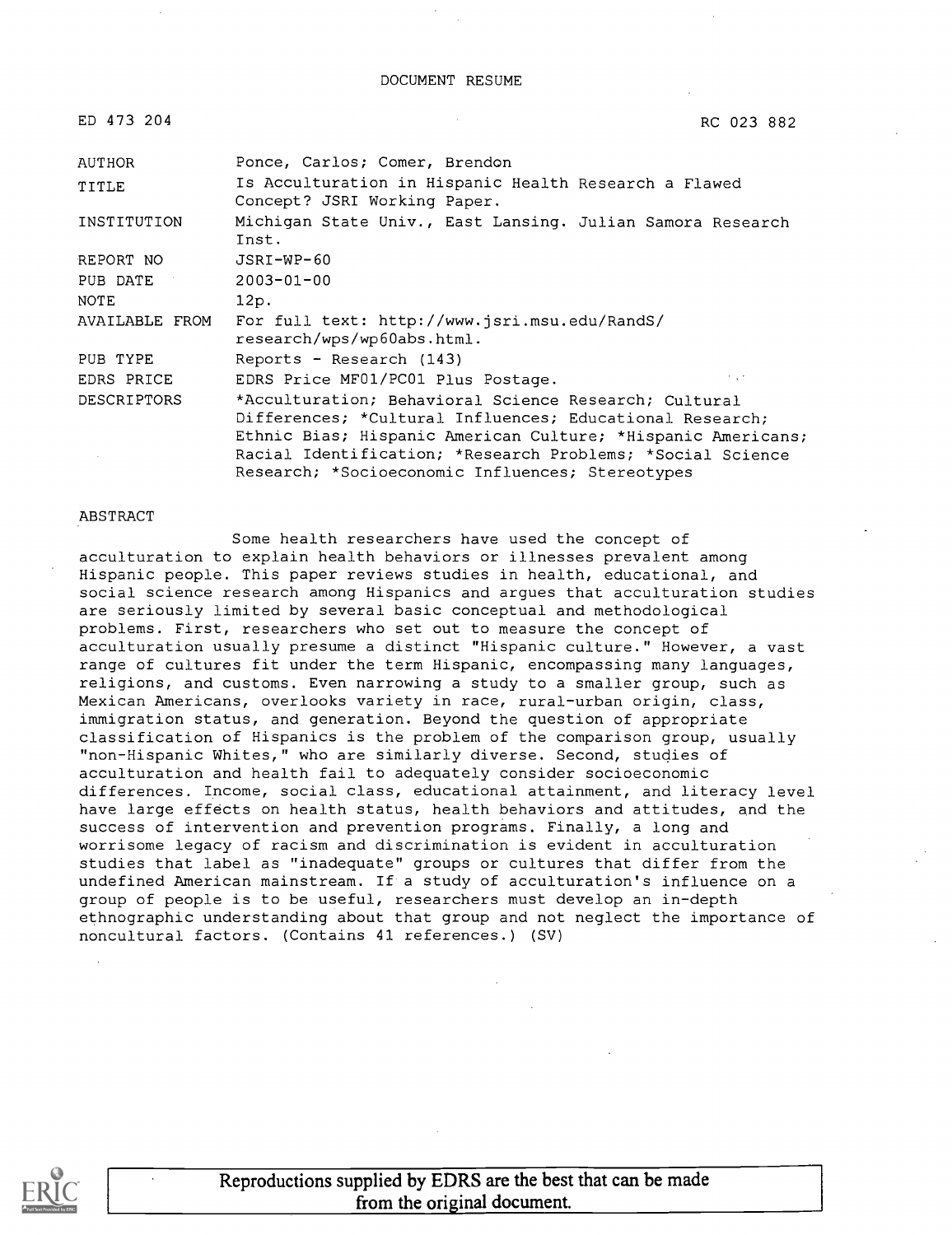ED 473 204



U.S. DEPARTMENT OF EDUCATION Office of Educational Research and Improvement EDUCATIONAL RESOURCES INFORMATION

- CENTER (ERIC) This document has been reproduced as received from the person or organization originating it.
- 0 Minor changes have been made to improve reproduction quality.
- Points of view or opinions stated in this document do not necessarily represent official OERI position or policy. 1





PERMISSION TO REPRODUCE AND DISSEMINATE THIS MATERIAL HAS BEEN GRANTED BY

Hinojosa

TO THE EDUCATIONAL RESOURCES INFORMATION CENTER (ERIC)

BEST COPY AVAILABLE

# Is Acculturation in Hispanic Health Research a Flawed Concept?

Carlos Ponce MPA Department of Family and Community Medicine University of Texas Health Science Center, San Antonio and



Brendon Comer, MSW Julian Samora Research Institute, Michigan State University

> Working Paper No. 60 January 2003

Julian Samora Research Institute H MICHIGAN STATE UNIVERSITY 301 Nisbet Building  $\frac{1}{2}$  1407 S. Harrison Road ,  $\frac{1}{2}$ East Lansing, MI 48823-5286

> Phone: (517) 432-1317 Fax: (517) 432-2221 E-mail: jsamorai@msu.edu Web: www.jsri.msu.edu,

The Midwest's premier Hispanic center undertaking research on issues of relevance to the Hispanic community in the social sciences and economic and community development. !SRI is a unit of the College of Social Science and is affiliated with various units on the Michigan State University campus.

**MICHIGAN STATE** 

 $\overline{2}$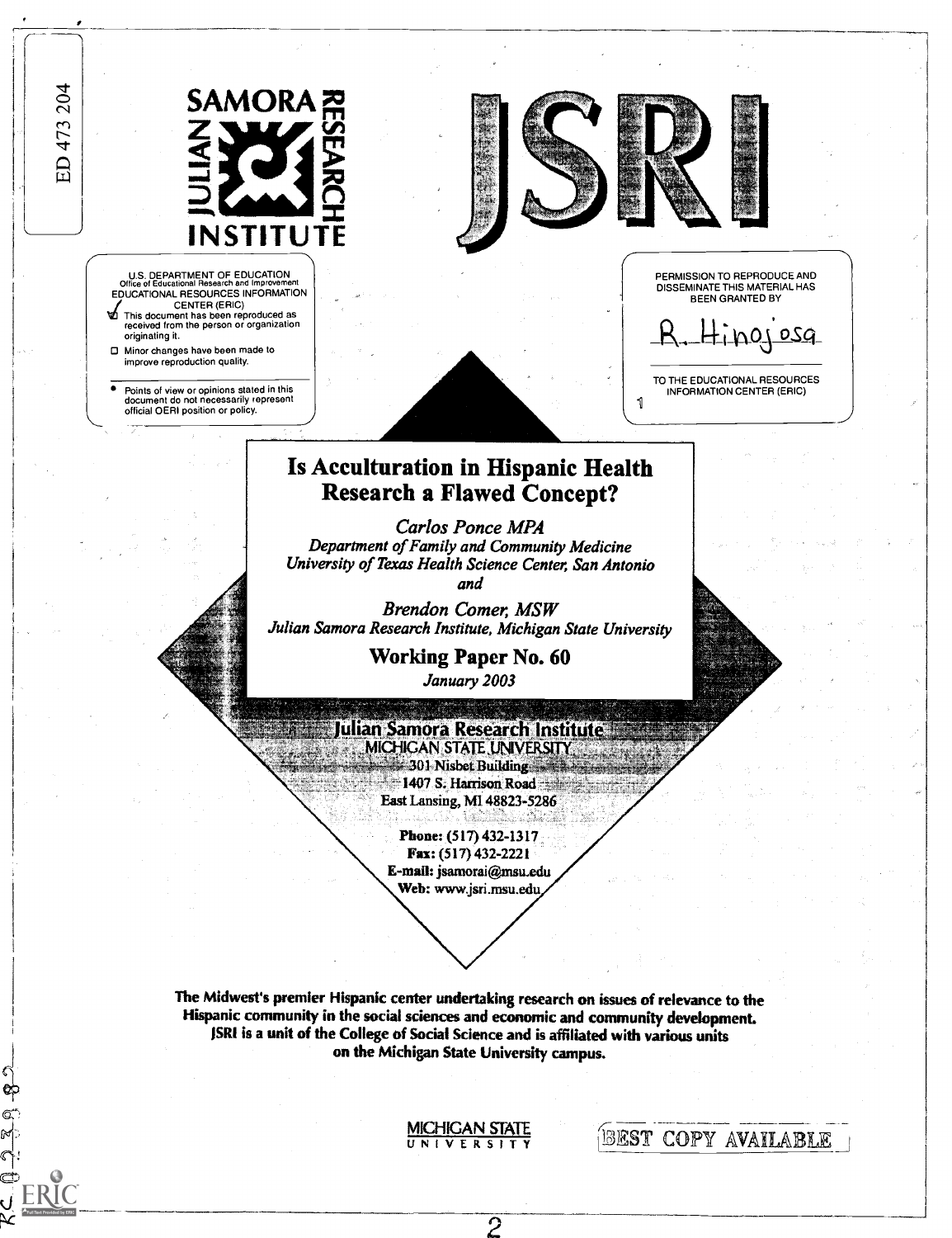## Is Acculturation in Hispanic Health Research a Flawed Concept?

### by Carlos Ponce MPA

Department of Family and Community Medicine University of Texas Health Science Center, San Antonio and Brendon Comer, MSW

Julian Samora Research Institute, Michigan State University

### Working Paper No. 60 January 2003

### About the Authors:

#### Carlos Ponce

Carlos Ponce has been a research associate at the University of Texas Health Science Center at San Antonio for 10 years. He holds a Master's Degree in Sociology from the Universidad Nacional Autonoma de Mexico and a Masters Degree in Public Administration from the University of Texas-San Antonio. His research has focused on elders and health, with a special emphasis on the process of aging with wisdom.

#### Brendon Comer

Brendon Comer is a research assistant with the Department of Anthropology at Michigan State and the Julian Samora Research Institute. He holds a Master's Degree in Social Work from the University of Michigan. His research has focused on issues of Latino health, the use of technology in international collaborative research on youth, and family caregiving in late life. He is currently living in central Mexico assisting with a research project investigating the distribution of health care among low-income populations.

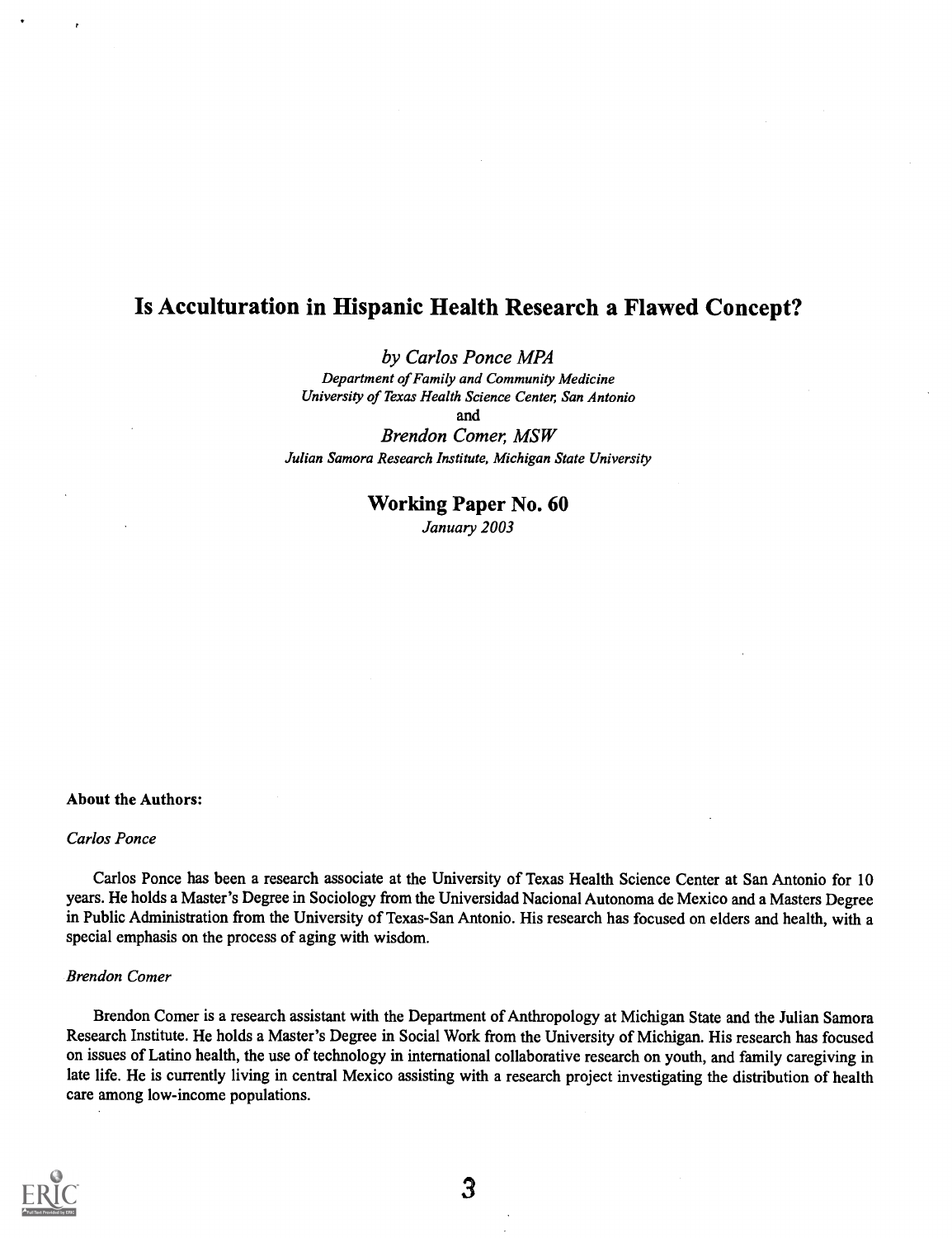

Michigan State University East Lansing, Michigan



Julian Samora Research Institute Dr. Israel Cuéllar, Director Danny Layne, Layout Editor

### SUGGESTED CITATION

Ponce, Carlos (MPA) and Brendon Comer. "Is Acculturation in Hispanic Health Research a Flawed Concept?" JSRI Working Paper #60, The Julian Samora Research Institute, Michigan State University, East Lansing, Michigan, 2003.

The Julian Samora Research Institute is committed to the generation, transmission, and application of knowledge to serve the needs of Latino communities in the Midwest. To this end, it has organized a number of publication initiatives to facilitate the timely dissemination of current research and information relevant to Latinos.

- Research Reports: JSRI's flagship publications for scholars who want a quality publication with more detail than  $\bullet$ usually allowed in mainstream journals. These are produced in-house. Research Reports are selected for their significant contribution to the knowledge base of Latinos.
- Working Papers: for scholars who want to share their preliminary findings and obtain feedback from others in Latino studies.
- Statistical Briefs/CIFRAS: for the Institute's dissemination of "facts and figures" on Latino issues and conditions. Also  $\bullet$ designed to address policy questions and to highlight important topics.
- Occasional Papers: for the dissemination of speeches, papers, and practices of value to the Latino community which are not necessarily based on a research project. Examples include historical accounts of people or events, "oral histories," motivational talks, poetry, speeches, technical reports, and related presentations.

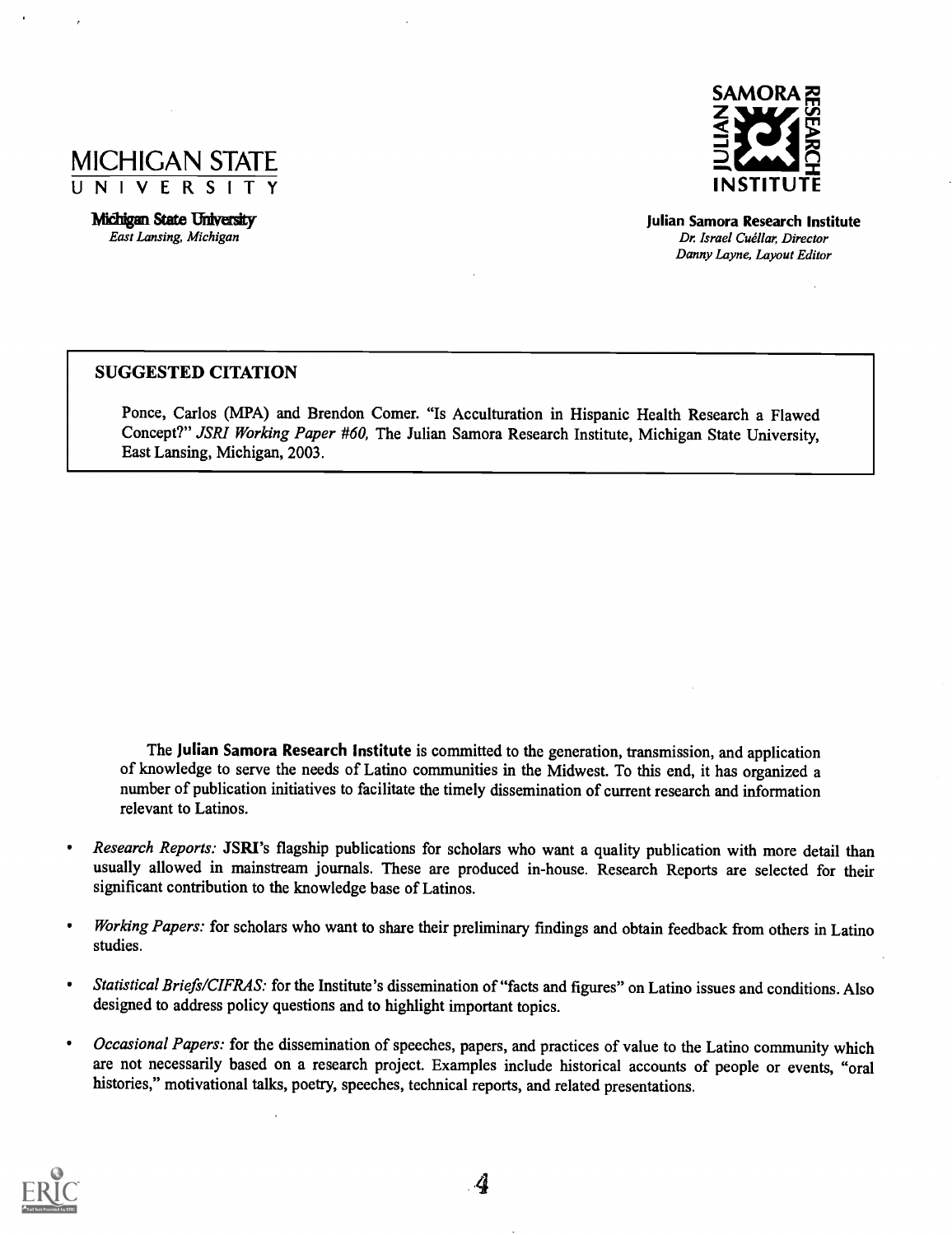# Is Acculturation in Hispanic Health Research a Flawed Concept

### **Introduction**

Some health researchers use the concept of acculturation to try to explain health behaviors or illnesses prevalent among Hispanic people. In this research "Hispanic culture" has often been represented as being associated with inadequate health beliefs and behaviors and poor health. In much of this research, Hispanic culture is viewed as hindering healthy practices. At the same time, other acculturation studies find that Hispanic culture provides health-enhancing elements, such as less permissive sexual behavior, better birth outcomes, or less smoking and substance use. The effect of Hispanic culture on individual health could prove to be an important social element to scrutinize. But we believe that acculturation studies are seriously limited by several basic conceptual and methodological problems that need to be addressed before such knowledge can be achieved.

It is beyond the scope of this article to talk about the complexity of defining what a culture is, but it is important to point out the breadth of this concept. Cushman (1990) defined it in the following terms: "Culture is not indigenous clothing that covers the universal human. It infuses individuals, fundamentally shaping and forming them and how they conceive of themselves and the world, how they see others, how they make choices in the everyday world" (p. 601). Can this process be captured with a few closed-ended questions, as acculturation measures attempt to do? Cultures are dynamic, changing with the circumstances around them. A culture is taught, formally and informally, to each generation with all the traditions of the group, its vision of the world and explanation of their universe. However, each generation processes this knowledge in a different way. Modem technology, changing socioeconomic factors and experiences mold each generation of a particular society. Can acculturation measurements be expected to capture such factors? Many acculturation scales classify people primarily in terms of language preference or self-defined ethnicity. Can language and ethnic group preferences reasonably be assumed to be indicators of the complexity of culture?

Creating a definition of culture, in and of itself, is an extremely convoluted and subjective undertaking, yet studies of Hispanics' health have proliferated in the last two decades that purport to not only understand and measure key elements of "Hispanic culture," but also to use the results of these cultural measurements to draw conclusions about a wide range of health behaviors. We contend that the concept of acculturation suffers from several serious flaws, which will be considered in this paper. These flaws include: The presumption of distinct, homogenous "Hispanic" and "American" cultures; failure to adequately consider socioeconomic differences; and a legacy of discrimination.

### The Presumption of a Distinct "Hispanic" Culture

Researchers who set out to measure the concept of acculturation face the enormous problem of defining a "Hispanic culture." If the source of such a culture is presumed to be Latin America and Spain, this would include an area of more than 7. 8 million square miles, 22 countries and more than 400 million people (Haub, 2002). This group of people includes many diverse ethnic groups (from Mayans to blacks) and dozens of spoken languages. Many acculturation studies ignore these facts and instead classify all descendents of Spanish-speaking people who have immigrated to the U.S. as Hispanics. However, acculturation researchers generally neglect the fact that a vast range of cultures fit under the term Hispanic, and fail to deal with the enormous variety of languages, religions, customs, economic status, social organizations that they represent.

Many studies attempt to address this problem by defining smaller groups of Hispanics for study. But this approach suffers from the same issues of arbitrarily combining diverse groups of people, only on a smaller scale. For example, Mexicans-Americans may be recent immigrants or can be people native to Texas, California, New Mexico or Arizona. They may include whites, blacks, Indians, Mestizos, Asians, etc. They may be from Navajo groups from Chihuahua or Lacandones, from Chiapas, or from any of the 56 officially recognized



5

i T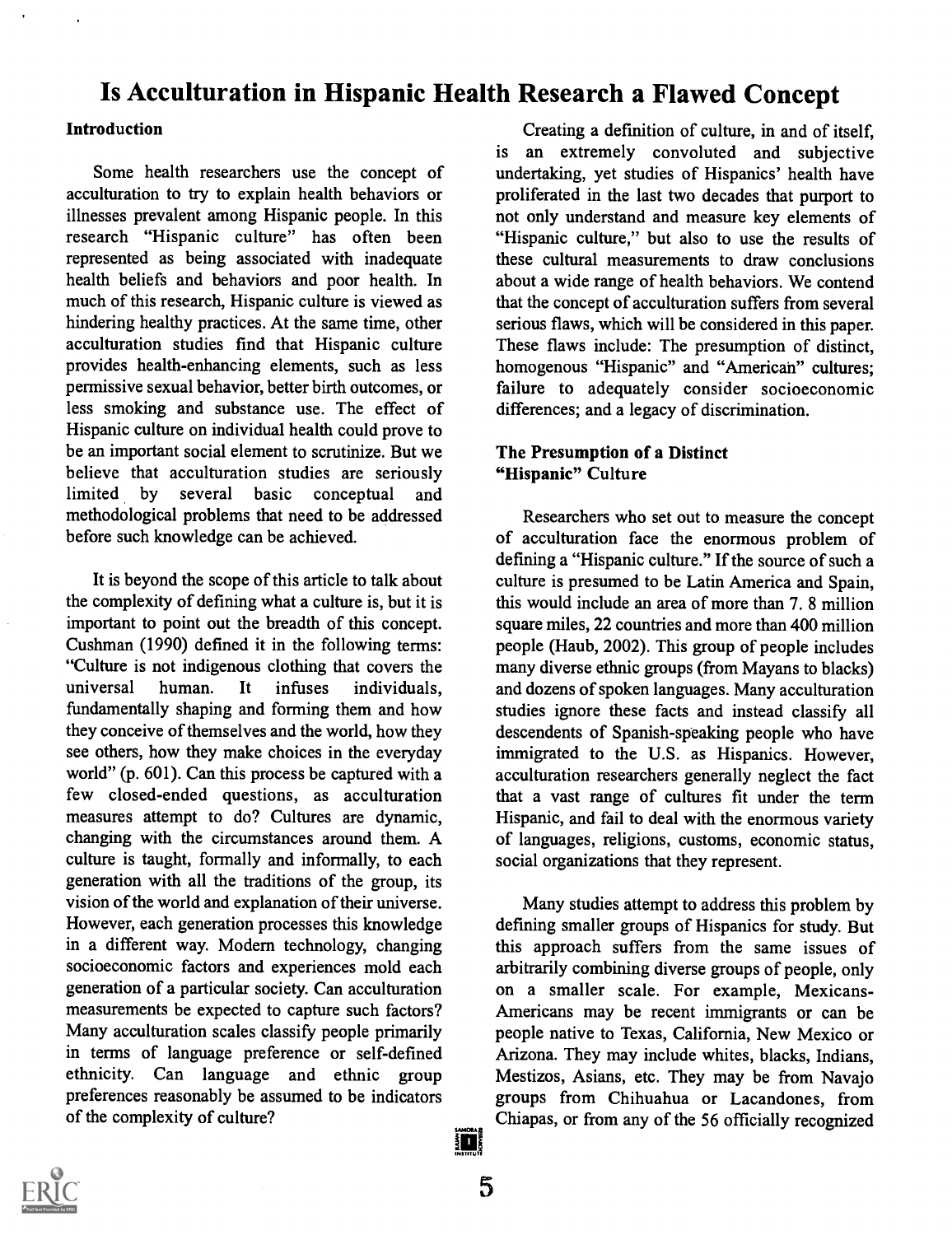Indian ethnic groups living in Mexico (Instituto Nacional Indigenista, 1984). Other Mexicans may be from rural or urban areas, from lower or upper socioeconomic class, and they may have legal or illegal status within the United States. Immigrants can also be legal residents, intermittent immigrants or may live in Mexico and work in the U.S.

Another important consideration in attempting to characterize Mexicans as a group is generational, between the wave of Mexican workers who came to the U.S. in the 1940's and 1950's and those who came in more recent years. The earlier group of immigrants came out of a Mexico embedded in the nationalistic fervor of the post revolution years, while the new generations of Mexicans have grown in an epoch of disillusion with the nationalistic zeal, where a desire to take part in the American life style is prevalent (Egan, 2001). Carlos Monsivais has sarcastically called this a generation of Americans born in Mexico. The Mexican immigrants of today are very different than their parents and grandparents. Even those of low socioeconomic position come to the U.S. already semi-acculturated through the power of the American media. For the most part they know some English, have eaten American food, know American music and have seen the "American dream" in television and movies. But, in our reading of the literature, we find that acculturation studies are not designed to address these basic generational differences, and instead treat all immigrants as equivalent, regardless of generation.

To further illustrate our concerns about the methodological problems of classifying people as Hispanics, consider these facts. In the 1990 census, more than 40% of self-identified Hispanics did not respond to the race question (Hahn and Stroup, 1994). Marin and Marin (1991) reports 12% misclassification of individuals when language is used as a proxy for acculturation. He indicates that 6% of self-identified Hispanics in the 1980 census were probably non-Hispanics and another group of nonself identified Hispanics could be classified as such (p. 29). Hahn et al (1992) report 8.9% of Hispanic infants are classified inconsistently at birth and at death. These error rates could jeopardize any conclusions about Hispanics and non-Hispanics, especially when the results are scarcely significant (cf.: Leon, 1993; Phillips and Smith, 1991; Savitz and Baron, 1989; Weinberg, 1993).

Beyond these questions of appropriate classification of Hispanics, there are important questions about the group to whom they are being compared. The comparison group in acculturation research is generally "non-Hispanic whites." However, the classification of non-Hispanic whites is also extremely problematic. We contend that non-Hispanic whites are by no means a homogenous group to which the acculturating individual can be contrasted. Non-Hispanic whites are a notably diverse group in many ways. For example, there are important cultural differences between people from the West and East coasts as well as people from the North and South. There are also significant cultural differences between suburban and inner-city dwellers, between urban and rural people, as well as the numerous cultural differences that exist between ethnic and religious subgroups. Perhaps the most notable differences within non-Hispanic whites' culture in America is between the wealthy and the working class. Landrine and Klonoff (1992) have stated, "we need to be mindful of the fact that 'whites' are not and never have been a culturally homogenous group. Instead, they represent different cultural traditions. Requiring 'white' subjects to detail their culture and ethnicity (e.g., Italian, Greek, Jewish, English, Irish) may lead to better predictions and to surprising results, may assist our discipline in transcending its tendency to equate race with culture" (p. 272).

Furthermore, it is not clear to us that these groups are culturally distinct from Hispanics. For example, while use of alternative medicine is commonly thought to be a Hispanic cultural preference, Ni, Simile and Hardy (2002), in a study examining the use of complementary and alternative medicine (CAM) in the U.S. found that an estimated 29% of U.S. adults used at least one CAM therapy in the past year, with usage higher among non-Hispanic whites (30.8%) than for persons of Hispanic origin



担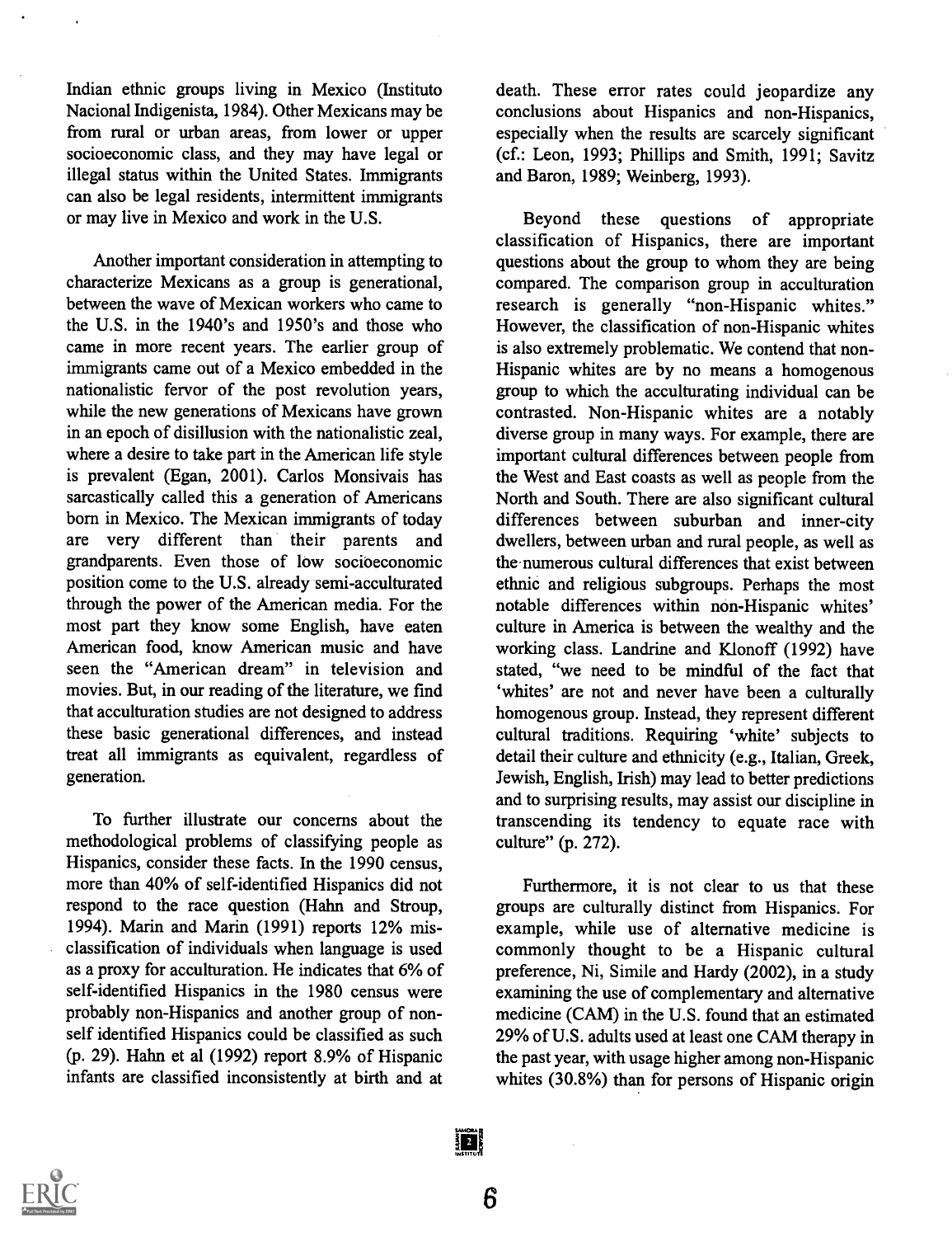(19.9%). The same applies to being fatalistic, a belief that is frequently associated with Hispanics. Davison, Frankel and Smith (1992) demonstrated that fatalistic attitudes are found in most Western countries, not just Hispanic.

### Failure to Adequately Consider Socioeconomic Difference

It has been argued that social classes do not exist in the United States. Government agencies do not collect mortality statistics by income, education or occupation (Navarro, 1990) and socioeconomic disparities within the United States population have 30-50% traditionally not been part of the official dialog. Instead, differences among ethnic/race groups have taken priority over social class differences in public discourse in the U.S. Governmental agencies report differences in income, health status, and unemployment among ethnic groups but rarely present that information for social classes. Martha Gimenez (1992) explained this situation as the effects of McCarthyism "...which eradicated the left from American politics and defined class politics as un-American" (p. 7).

Reflecting an American ideology that all individuals have similar opportunities, health researchers often focus on ethnic/racial group differences as a substitute for analysis of social class differences. But we would argue that understanding the dynamics of social problems in American society is incoherent when social class is excluded. Hispanics are a salient example of this. Most immigrants from Latin America come to the U.S. for economic survival (Norris-Tirrell, 2002). Most have low socioeconomic status in their own countries and are willing to take great risks in order to come to this country and survive. However, their lack of education and capital restrict their opportunities and leave them in the lowest paid jobs in this country. The median household income for Hispanics is \$33,565, while for non-Hispanics whites it is \$46,305 (U.S. Census, 2000). Hispanics account for 33.2% of the 41.2 million uninsured Americans (Mills, 2001). The proportion of Hispanics 25 years old and over with less than a ninth grade education was 27.3% in 2000, compared to 4.2% for non-

Hispanic whites (Therrien and Ramirez, 2000). Only 57% of young adult Hispanics (age 25 years and older) reported to have graduated from high school versus 88.5% for non-Hispanic whites (Therrien and Ramirez, 2000). Finally, the poverty rate for Hispanics in 2000 was 21.4% while the rate for non-Hispanic whites was only 7.8% (Proctor and Dalaker, 2001).

The effects of lack of education are especially pervasive because functional illiterates live in an information world that excludes them. Plimpton and Root (1994) studied the problem and concluded that of Americans cannot understand information that is at a 10th grade level. The situation is worse in the Hispanic community for two reasons. First, the large number of people lacking a high school education, and second, the large number of people who do not speak English or speak it with limited proficiency. Plimton and Root add that several studies have demonstrated that many health professionals cannot communicate with low literate individuals. In many cases, doctors and nurses do not even realize it when their patients did not understand their instructions. This situation is similar in social service agencies, governmental offices and even national media. What this situation produces is a large disparity between the informed and uninformed people making it more difficult for the latter group to escape the cycle of poverty.

We believe that a serious problem with measuring acculturation levels as a primary explanation for health disparities is that such neglect these very important socioeconomic factors. A problem with the use of race/ethnicity as variables in social research, according to Osborne and Feit (1982), is that: "constant attention on African Americans and Hispanics as being disproportionately affected by certain diseases often leads to a belief that one of the best efforts to reduce illness is to concentrate on more health programs for these groups. In this context, other more virulent societal problems that predispose to disease, such as underemployment, poor management, and adverse public attitudes need not to be addressed" (p.278).



7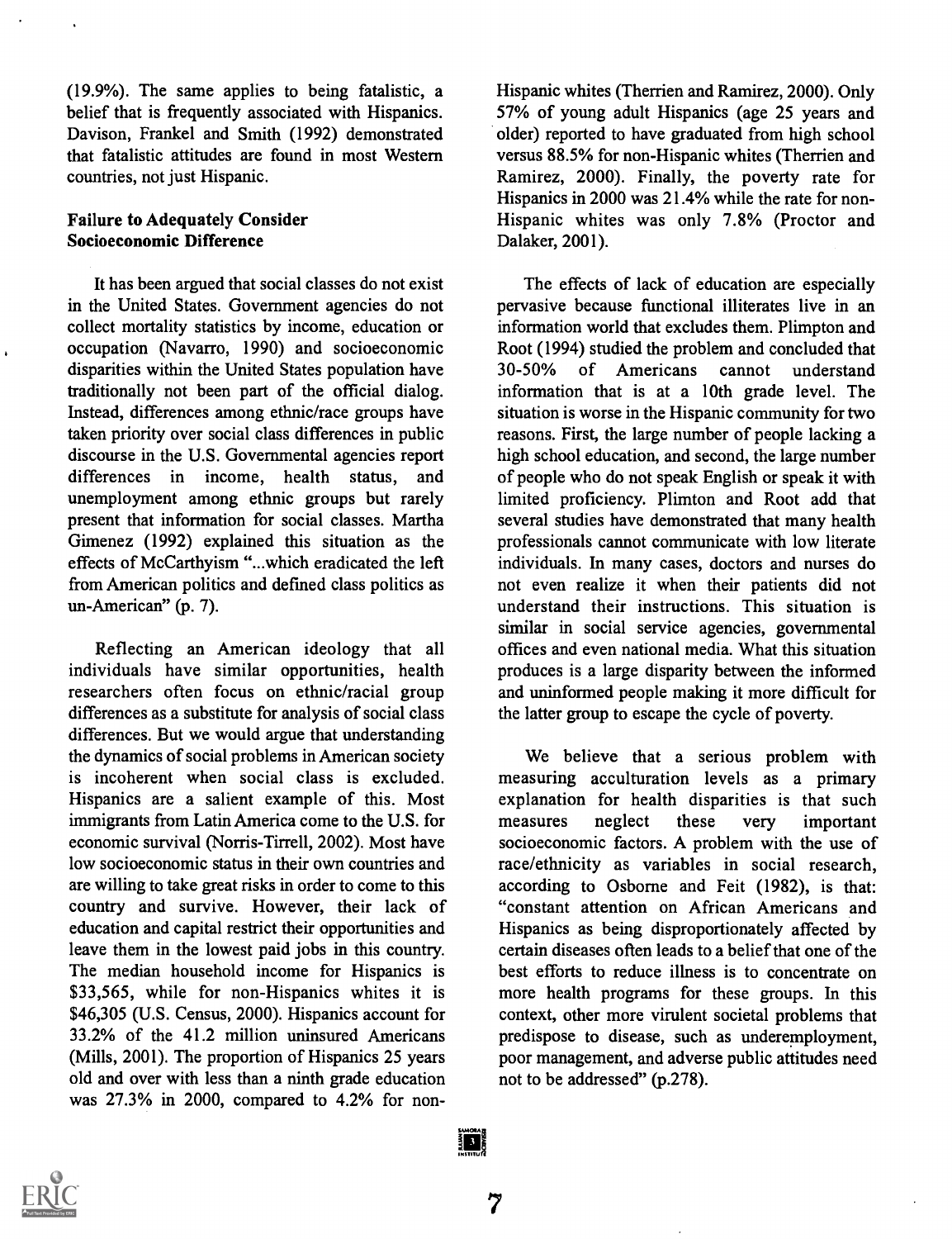For the most part, acculturation studies of<br>Hispanics are done primarily with low Hispanics are done primarily with low Hazuda, Stern and Haffner study, the researchers Socioeconomic Status (SES) subjects. This is, in part, because they suffer disproportionately from kinds of problems which acculturation research seeks to explain, such as crime, violence, lack of medical care, etc. However, there is another important reason — high SES individuals are often unwilling to participate in research projects. Without higher SES participants, it is very difficult to disaggregate the effects of acculturation from that of socioeconomic factors. What happens to subjects that have the means to pay for adequate medical care, live in healthy neighborhoods, have access to education and training? Do they suffer the same problems as low SES immigrants? There is not reliable data about these sectors of society, but anecdotal information indicates that even when they are of Hispanic origin, they do not have the prevalence of social problems that hinder low SES Hispanics.

Actually, the social problems of low SES Hispanics may be closer to those of low SES non-Hispanic whites than to Hispanics of high SES. Most acculturation studies assign distinct behavioral characteristics that are purported to be generalizable to a larger population of Hispanics based on an acculturation score. However, these scores are often based on samples from low-income Hispanics, who are then compared to more affluent Mexican Americans or middle-class non-Hispanic whites. The result is that the poor people are characterized as culturally Hispanic, while middle-class Mexican Americans and middle-class non-Hispanic whites are identified as Americans. For example, Hazuda, Stern and Haffner (1988) characterized Hispanics as prone to use unconventional medicine and being fatalistic: "Mexican Americans as a whole had a certain 'cultural tenacity' about maintaining a religious orientation which places a high value on doing God's will, an outlook about factors influencing one's state in life which emphasizes luck and living for the present, and an attitude toward health and death which is largely fatalistic" (p. 701; see also Deyo et al, 1985).

Winkleby et al (1993) pointed out that in the used unbalanced samples, excluding lower class non-Hispanic whites, therefore biasing their results.

### A Legacy of Discrimination?

Researchers are not immune to the influence of their society and the United States is a society that a few decades ago maintained a legal discriminatory policy against Hispanics and other minorities. Williams, Lavizzo-Mourey and Warren (1994) acknowledge that "...racial discrimination is commonplace in a broad range of settings in contemporary American society. Racism has survived and thrived because it is undergirded by deeply entrenched cultural attitudes and beliefs, norms and roles, as well as practices and institutions" (p. 29). Social scientists have certainly produced numerous writings where the authors, claiming some knowledge of Mexican-Americans and their culture, seem to us to be intent on characterizing this group based more on stereotypes and prejudices than on scientific facts. Several examples from previous academic studies help to illustrate this point.

Robert M. Yerkes may be the originator of acculturation studies (Gould, 1981). In the 1920's, using men in the army, Yerkes correlated intelligence with race. According to him, whites had higher scores than blacks and Latinos. Yerkes also determined that test scores for foreign-born Army recruits improved with years of residence in this country. People with 0-5 years of residence had an average mental age of 11.29 points. Mental age score jumped to 13.74 for people with 20 or more years in America. Gould (1981) reviewed the test and showed innumerable problems in Yerkes research. Yerkes study suffered from some of the same methodological flaws we have pointed out that plague modern acculturation studies  $\sim$  comparing people of different socioeconomic characteristics without examining the effects of SES differences, and ignoring the socioeconomic implications of length of residence in the U.S. What might have been viewed as an indicator of an increasing familiarity with American culture was instead equated with innate intelligence.



}∏ }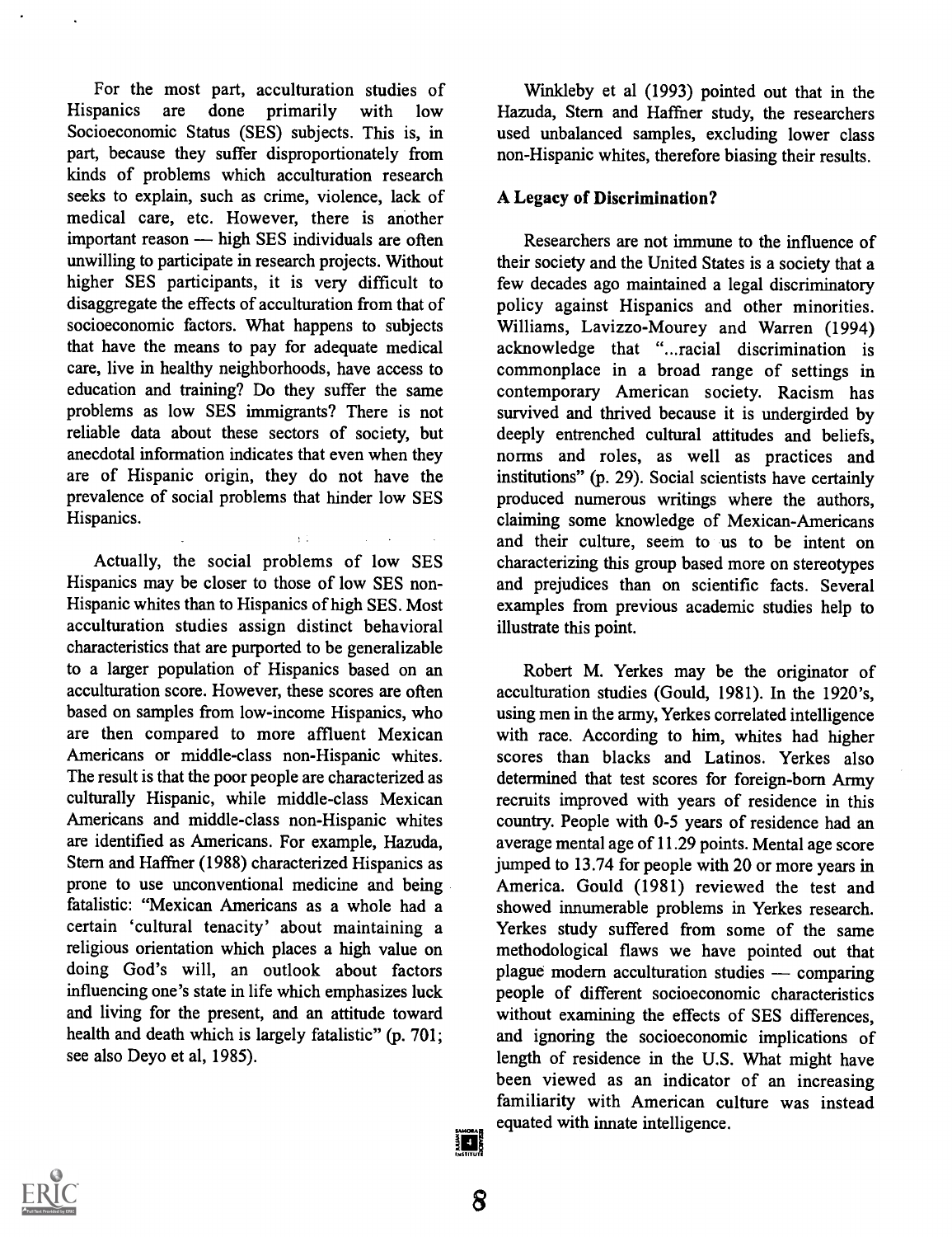In the 1940's and 1950's, some writers (eg: Burma, 1954; Griffith, 1948) characterized Mexican-Americans as people of low aspirations and lacking interest in education. What these authors did not take into account was that educational opportunities were not open for children of poor Mexican-American peasants. Sometimes teachers discouraged them; sometimes the parents needed their children to work as soon as possible (Bonjean, Romo, Alvarez and de la Garza, 1985). In the 1960's, William Madsen (1964) conducted anthropological studies in Hidalgo County with crop pickers, as well as middle and upper middle class Mexican Americans. Madsen quotes a teacher he supports: "They (Mexican-Americans) are good people, their only handicap is the bag full of superstitions and silly notions they inherited from Mexico. When they get rid of these superstitions, they will be good Americans" (p.106). This author, proclaiming to be very fond of Mexican-Americans, was unable to avoid a distorted view of this group.

Further illustrating this legacy of worrisome studies of Hispanics, Demos (1962) compared 105 Mexican-American children and 105 Anglo children regarding their attitudes toward education. Demos asked the children whether it is wise or unwise to take part in a class discussion and the correctness of disagreeing with the teacher. While these questions may make perfect sense within the American school system, they may be interpreted quite differently by children who come from another system with a different code of discipline. Does that mean that the other children have less desirable attitudes toward education, as Demos concludes? No, it only means that their attitudes are different. Demos does not report how long these children or their families had been living in the U.S., which may have explained any difference that they found. Demos also asked 29 questions about education, but found only six items to be statistically significant (five in favor of Anglos and one in favor of Mexican-Americans). Even with such weak results, Demos concluded that Mexican-Americans have less desirable attitudes toward education than Anglo students and that the differences "are (the) result of Mexican-American ethnic group membership" (p. 255).

In a 1987 paper, Domino and Acosta state, "It has been assumed that values inherent in the Mexican culture are antithetical to American values; in particular such specific values as a negative attitude toward education, perceived lack of personal control over one's environment, and a present time orientation have been identified as central to Mexican-Americans" (p 132).

They conclude that highly acculturated Hispanics and Anglos endorse different values than less acculturated subjects. However, the differences they claim to have identified are based on abstract, subjective concepts such as what constitutes "a comfortable life," "an exciting life," "wisdom" and "freedom" that the value of the findings are not at all clear.

We contend that studies such as the ones we've reviewed in this section exemplify a long and worrisome legacy of acculturation studies that are disposed to label as "inadequate" groups or cultures that differ from the undefined American mainstream.

## Conclusions

In this paper we have outlined some of the reasons we believe that efforts to quantify culturally based attitudes and beliefs need to be reevaluated. The explosion of quantitative projects in social science has produced some important results, but this trend neglects a full understanding of the complex context of the processes they seek to report. Gould (1981) criticized the American social scientists' obsession with measuring everything. He analyzed the problem of measuring intelligence and its implications, stating "ranking... our propensity for ordering complex variation as a gradual ascending scale. Metaphors of progress and gradualism have been among the most pervasive in Western thought" and continued by saying "...the use of these numbers to rank people in a single series of worthiness, invariably to find that oppressed and disadvantaged groups - races, classes or sexes are innately inferior and deserve their status" (pgs. 24 & 25).



9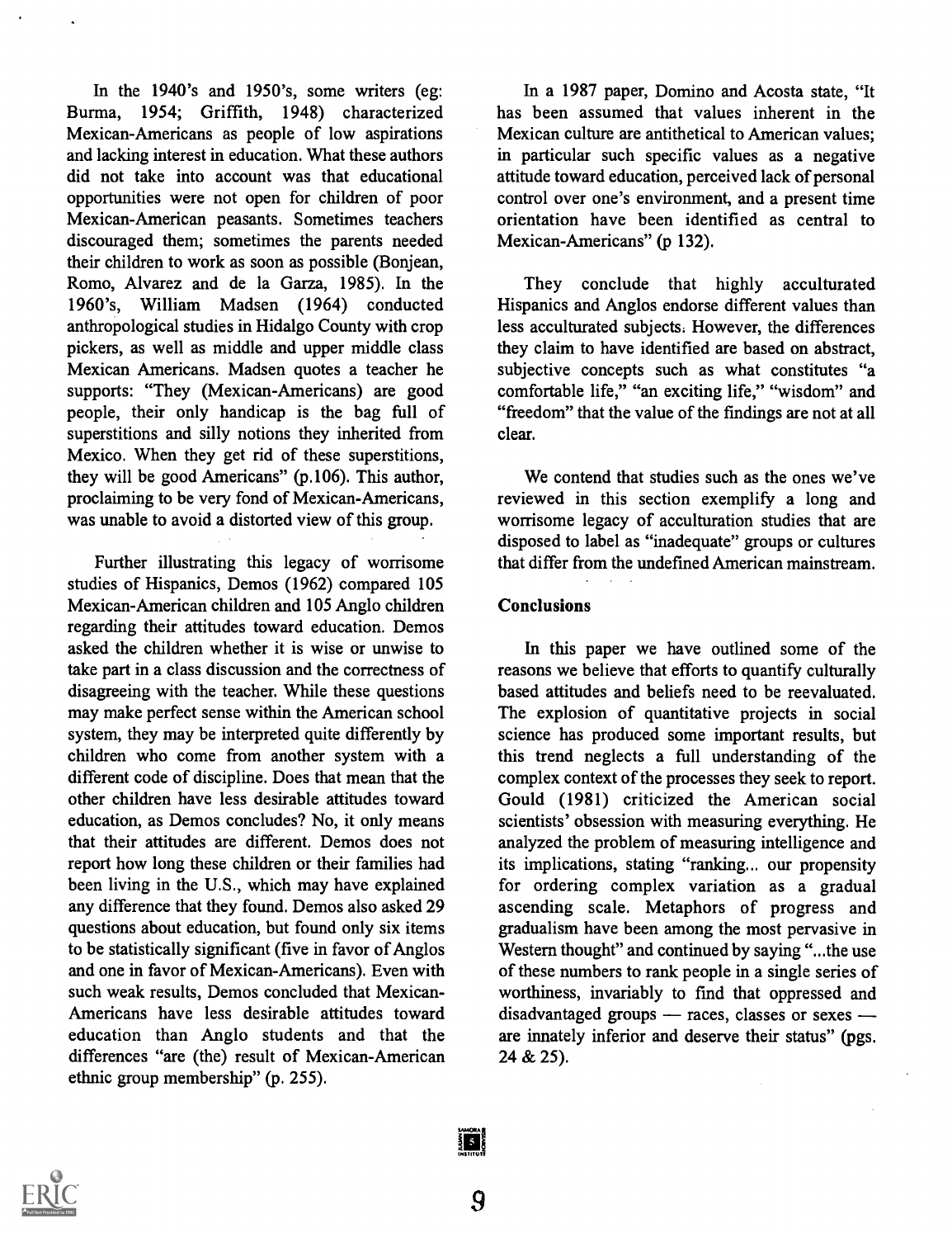The goals of individual acculturation studies may be of limited scope and claim to refer only to the group that was sampled or a population of similar characteristics. However, in our observations, it is common for social activists, politicians and journalists to try to extrapolate study results to the whole spectrum of Hispanics. Such practices can corrode not only acculturation studies but any social science research. We strongly believe that social researchers who study ethnic minorities have an obligation to clearly delineate the boundaries of their study and actively resist efforts to exaggerate and sensationalize their findings.

The study of how other cultures mingle in the American pot has never been more exciting. This is particularly true in the case of people of Latin American origin, where research opportunities on the influences on health are growing rapidly. We hold that responsible research on this topic must include careful attention to the difference in the process of acculturation between social classes. Are upper class immigrants' experiences distinct from those of lower socio-economic status? Are low socioeconomic individuals more attached to their traditions than wealthier people? Do those traditions and rituals function as a survival mechanism?

Poverty, unemployment, lack of security and uncertain futures can be devastating for anyone, and these forces affect health and behavior of all the ethnic groups with unequivocal consequences. Unfortunately, the socioeconomic differences are not narrowing, but widening, and the urgency to explain the root of such social problems is greater today than before (Pappas et al, 1993, Osborne and Feit, 1992; Adler et al, 1993; Cockerham, 1990; North et al, 1993; Navarro, 1990; Belle, 1990; Winkleby et al, 1990; and Winkleby, 1992.) Therefore, there is an urgent need to study the effects of inequality in the U.S. If the study of acculturation's influence on a particular group of people is to be useful in understanding their health, researchers must develop an in-depth ethnographic understanding about the specific group and not neglect the importance of non-cultural factors. We believe that this can best be accomplished by designing studies that integrate qualitative and quantitative methods. Cultural research cannot be simplified; the researchers need to approach the whole culture of the group as well as the culture of the community they are entering. We contend that reducing culture to a numeric indicator may be an inappropriate goal.

### References

- Adler, N., W. Boyce, M. Chesney, S. Folkman, & S.L. Syme. 1993. "Socioeconomic inequalities in health: No easy solution." Journal of the American Medical Association, 269 (24), 3140- 3145.
- Belle, D. 1990. "Poverty and women's health." American Psychologist, 45 (3), 385-389.
- Bonjean, C, R. Romo, R. Alvarez & R. de la Garza. 1985, The Mexican American Experience; An Interdisciplinary Anthropology, Austin, University of Texas Press, 952 p.
- de la Garza, R.O. 1985. The Mexican-American experience: An interdisciplinary anthology. Austin: University of Texas Press.
- Burma, J.H. 1954. Spanish-speaking groups in the United States. Durham, N.C.: Duke University Press.
- Cockerham, W. 1990. "A test of the relationship between race, socioeconomic status, and psychological distress." Social Science & Medicine, 31(12), 1321-1326.
- Cushman, P. 1990. "Why the self is empty: Toward a historically situated psychology." American Psychologist, 45(5), 599-611.
- Davison, C., S. Frankel & G.D. Smith. 1992. "The limits of lifestyle: Re-assessing 'fatalism' in the popular culture of illness prevention." Social Science & Medicine, 34(6), 675-685.
- Demos, G.D. 1962. "Attitudes of Mexican-American and Anglo-American groups toward education." Journal of Social Psychology, 57(2), 249-256.



**101**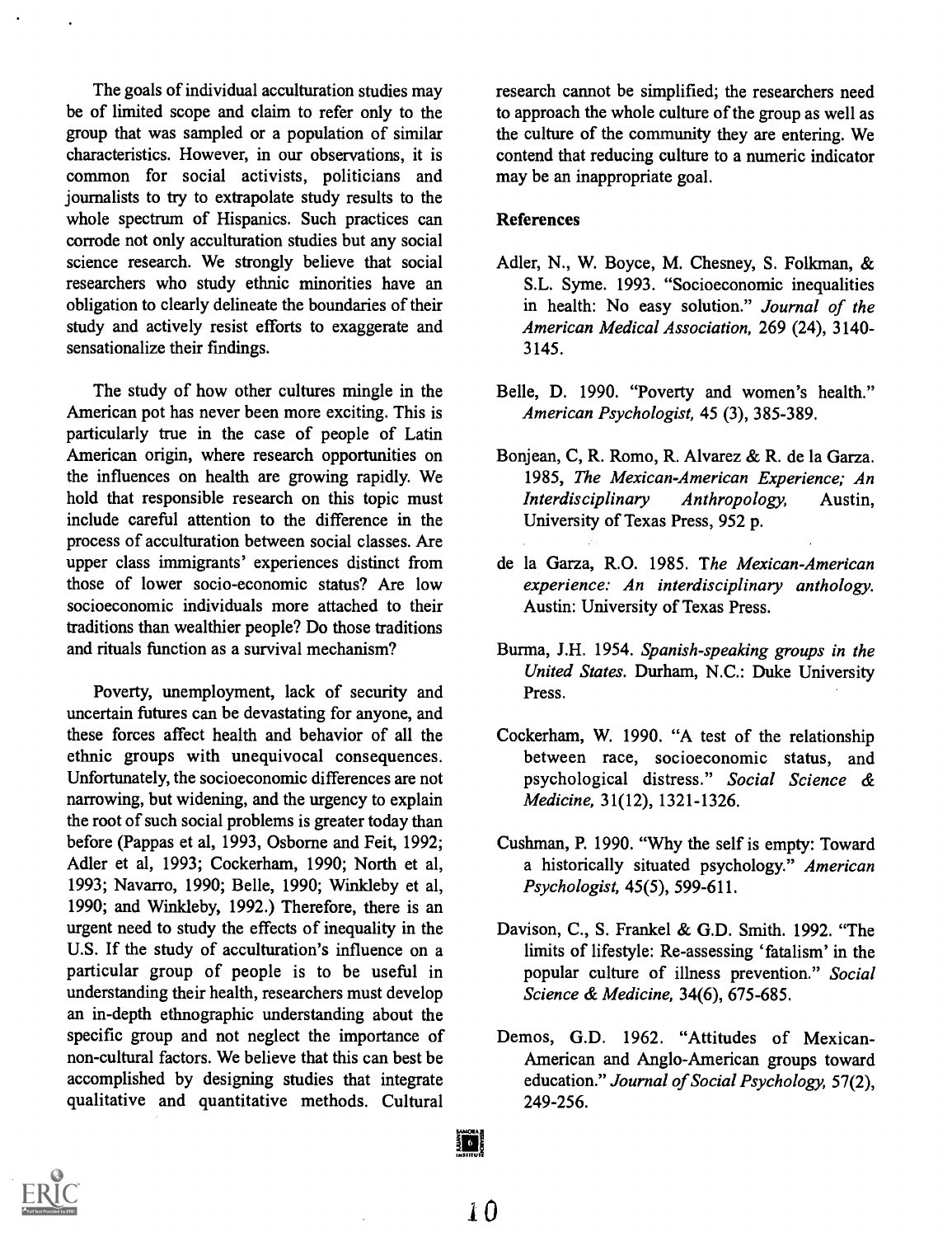- Deyo, R., A. Diehl, H. Hazuda & M. Stem. 1985. "A simple language-based acculturation scale for Mexican Americans: Validation and application to health care research." American Journal of Public Health, 75(1), 51-55.
- Domino, G. & A. Acosta. 1987. "The relations of acculturation and values in Mexican Americans." Hispanic Journal of Behavioral Sciences 9, 131-150.
- Egan, L. 2001. Carlos Monsiváis: Culture and chronicle in contemporary Mexico. Tucson, Ariz.: University of Arizona Press.
- Gimenez, M. 1992. "U.S. ethnic politics. Implications for Latin Americans." Latin American Perspectives, 19(4), 7-17.
- Gould, S. 1981. The mismeasure of man. New York: Norton.
- Griffith, B. 1948. American me. Boston: Houghton-Mifflin.
- Hahn, R.A. & D.F. Stroup. 1994. "Race and ethnicity in public health surveillance: Criteria for the scientific use of social categories." Public Health Reports, 109(1), 7-15.
- Hahn, R., J. Mulinare & S. Teutsch. 1992. "Inconsistencies in coding of race and ethnicity between birth and death in U.S. infants. A new look at infant mortality, 1983 through 1985." JAMA, 267(2), 259-263.
- Haub, C. 2002. 2002 World population data sheet. Population Reference Bureau. Retrieved on Nov. 5, 2002, from http://www.prb.org/pdf/ WorldPopulationDS02 Eng.pdf
- Hazuda, H., M. Stern & S. Haffner. 1988. "Acculturation and assimilation among Mexican Americans: Scales and population-based data." Social Science Quarterly, 69, 687-706.
- Institute Nacional Indigenista. 1984. Grupos Etnicos de Mexico. Mexico, Instituto Nacional Indigenista.
- Landrine.H. & E. Klonoff. 1992. "Culture and health-related schemas: A review and proposal or interdisciplinary integration." Health Psychology, 11(4), 267-276.
- Leon, D. 1993. "Failed or misleading adjustments for confounding." The Lancet, 342, 479-481.
- Madsen, W. 1964. Mexican Americans of south Texas. New York: Holt, Rinehart and Winston.
- Marin, G. & B.V. Marin. 1991. Research with Hispanic populations. Newbury Park: Sage Publications.
- Mills, R. 2001. Health insurance coverage: 2001. U.S. Census Bureau. Retrieved on Oct. 29, 2002 from http://www.census.gov/prod/2001pubs/ p60-215.pdf
- Navarro, V. 1990. "Race or class versus race and class: Mortality differentials in the United States." The Lancet, 336, 1238-1240.
- Ni, H., C. Simile & A. Hardy. 2002. "Utilization of complementary and alternative medicine by United States adults: Results from the 1999 national health interview survey." Medical Care, 40(4) 353-358.
- North, F., S.L. Syme, A. Feeney, J. Head, M.J. Shipley & M.G. Marmot. 1993. "Explaining socioeconomic differences in sickness absence: The Whitehall II Study." British Medical Journal, 306(6874), 361-366.
- Norris-Tirrell, D. 2002. "Immigrant needs and local government services: Implications for policymakers." Policy Studies Journal, 30(1) 58- 69.
- Osborne, N.G. & M.D. Feit. 1992. "The use of race in medicine." JAMA, 267(2), 275-279.



 $\frac{1}{2}$  7  $\frac{1}{2}$ 

1.1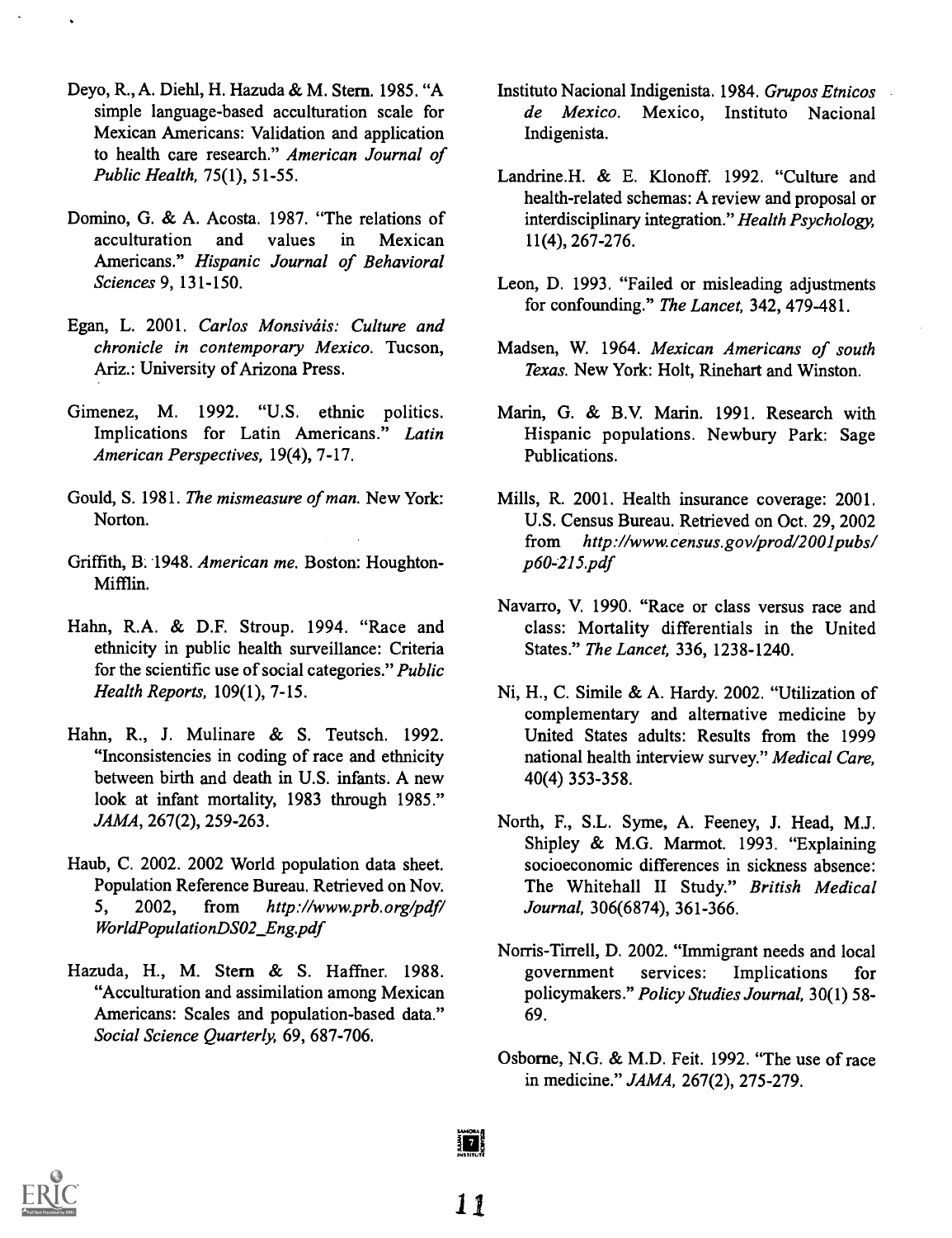- Pappas, G., S. Queen, W. Hadden & G. Fisher. 1993. "The increasing disparity in mortality between socioeconomic groups in the United States, 1960 and 1986." New England Journal of Medicine, 329(2), 103-109.
- Phillips, A.N. & G. Smith. 1991. "How independent are 'independent' effects? Relative risk estimation when correlated exposures are measured imprecisely." Journal of Clinical Epidemiology, 44(11), 1223-1231.
- Plimpton, S. & J. Root. 1994. "Materials and strategies that work in low literacy health communication." Public Health Reports, 109(1), 86-92.
- Proctor, B. & J. Dalaker. 2001. Poverty in the United States: 2001. U.S. Census Bureau. Retrieved on Nov. 25, 2002 from http://www.census.gov/ prod/2002pubs/p60-219.pdf
- Savitz, D.A. & A.E. Baron. 1989. "Estimating and correcting for confounder misclassification." American journal of Epidemiology, 129(5), 1062-1071.
- Therrien, M & R. Ramirez. 2000. The Hispanic population in the United States: Population characteristics. U.S. Census Bureau. Retrieved on Nov. 25, 2002, from http://www.census.gov/ prod/2001pubs/p20-535.pdf
- Weinberg, C. 1993. "Toward a clearer definition of confounding." American Journal of Epidemiology, 137(1), 1-8.
- Williams, D.R., R. Lavizzo-Mourey & R.C. Warren. 1994. "The concept of race and health status in America." Public Health Reports, 109(1), 26-41.
- Winkleby, M.A., S. Fortmann & B. Rockhill. 1993. "Health-related risk factors in a sample of Hispanics and whites matched on sociodemographic characteristics." The Stanford five-city project. American Journal of Epidemiology, 137(12), 1365-1375.
- Winkleby, M.A., D. Jatulis, E. Frank, & S. Fortmann. 1992. "Socioeconomic status and health: How education, income and occupation contribute to risk factors for cardiovascular disease." American Journal of Public Health, 82(6), 816-820.
- Winkleby, M., S. Fortmann & D. Barrett. 1990. "Social class disparities in risk factors for disease: Eight-year prevalence patterns by level of education." Preventive Medicine, 19(1), 1-12.



§ 8 |